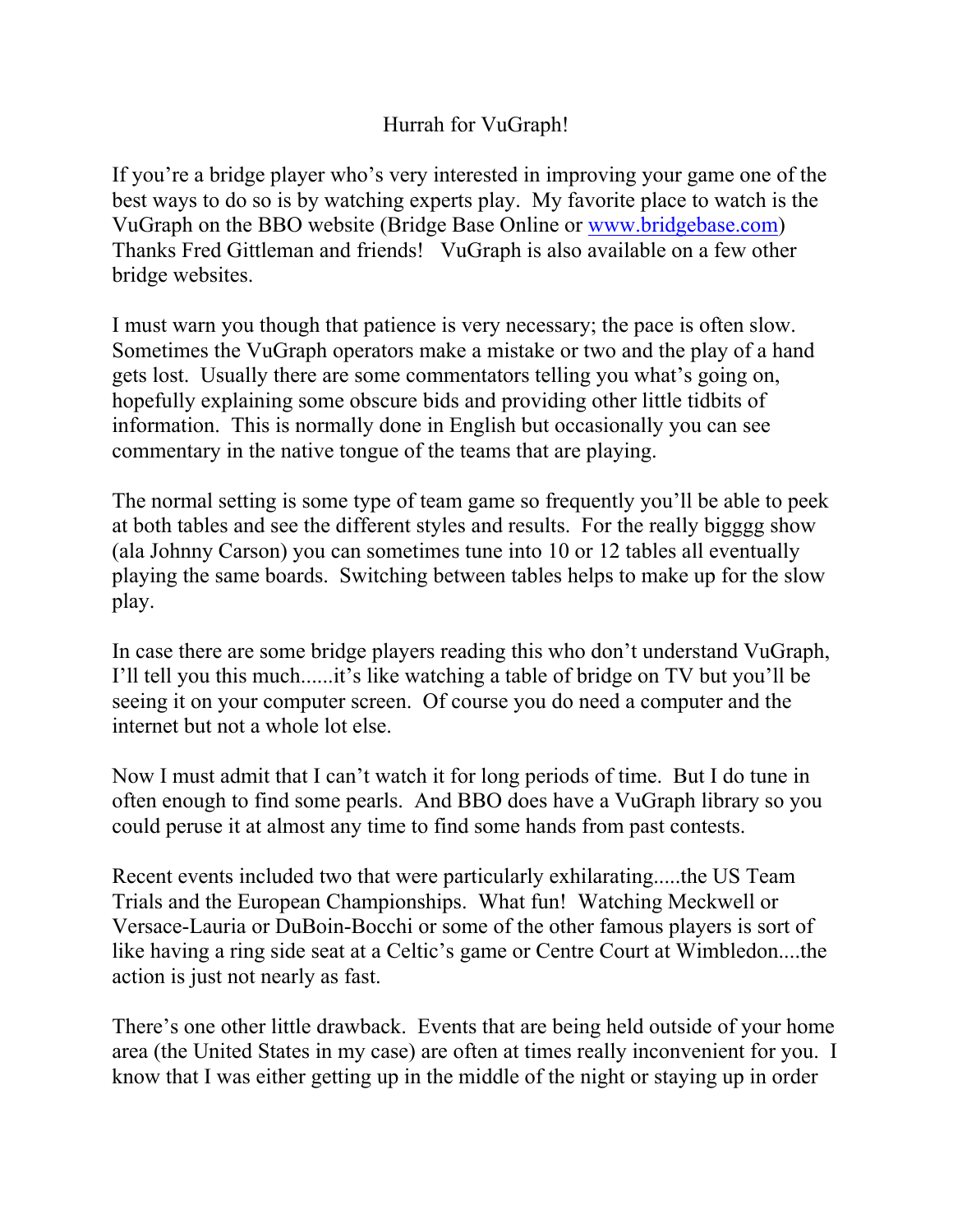to watch some of the recent European Championships held at Pau France. Their starting time was 3:30 am my time.

So far it seems I've not done much except discuss the downside of VuGraph. So it's best to look at the overall picture of how really neat it is to watch bridge being played somewhere far away and you're like a little spy checking things out. It's a terrific show!

The following two hands are from the recent European Championships held in Pau, France:

Hand 1: Italy vs Germany, Final Round, Board 1

|                            | Gromoeller (Germany)    |                          |  |
|----------------------------|-------------------------|--------------------------|--|
|                            | $\triangle 632$         |                          |  |
|                            | 97643                   |                          |  |
|                            | $\bullet$ A             |                          |  |
|                            | $\triangle$ KJ972       |                          |  |
| Versace (Italy)            |                         | Lauria (Italy)           |  |
| $\triangle$ A108           |                         | $\triangle$ KQJ          |  |
| $\blacktriangledown$ AK109 |                         | $\blacktriangledown$ Q52 |  |
| $\triangle$ K973           |                         | $\triangle$ Q8642        |  |
| $*83$                      |                         | $\clubsuit$ A10          |  |
|                            | Kirmse (Germany)        |                          |  |
|                            | $*9754$                 |                          |  |
|                            | $\blacktriangledown$ J8 |                          |  |
|                            | $\triangle$ J105        |                          |  |
|                            | $\triangle$ Q654        |                          |  |
|                            |                         |                          |  |

The auction is unimportant except for the fact that the Italian Pair (Versace-Lauria) avoided the 3NT trap. Amazing you think! It is but they have some wonderful bidding system over NT openers (Lauria opened a 14-16 NT) that allowed them to identify the 2-2 club situation. Hence they got to 5D. Now 5D isn't exactly a laydown game but it was with Lauria on play. After the lead of the ♣4 he won the Ace and made the careful play of going to dummy with a spade to lead a diamond toward his hand thus getting the ♦A to fall on air. All the other tables played 3NT down 1.

The Italians had not really done so well up until this final round but it seemed they were out to kill as this round started.